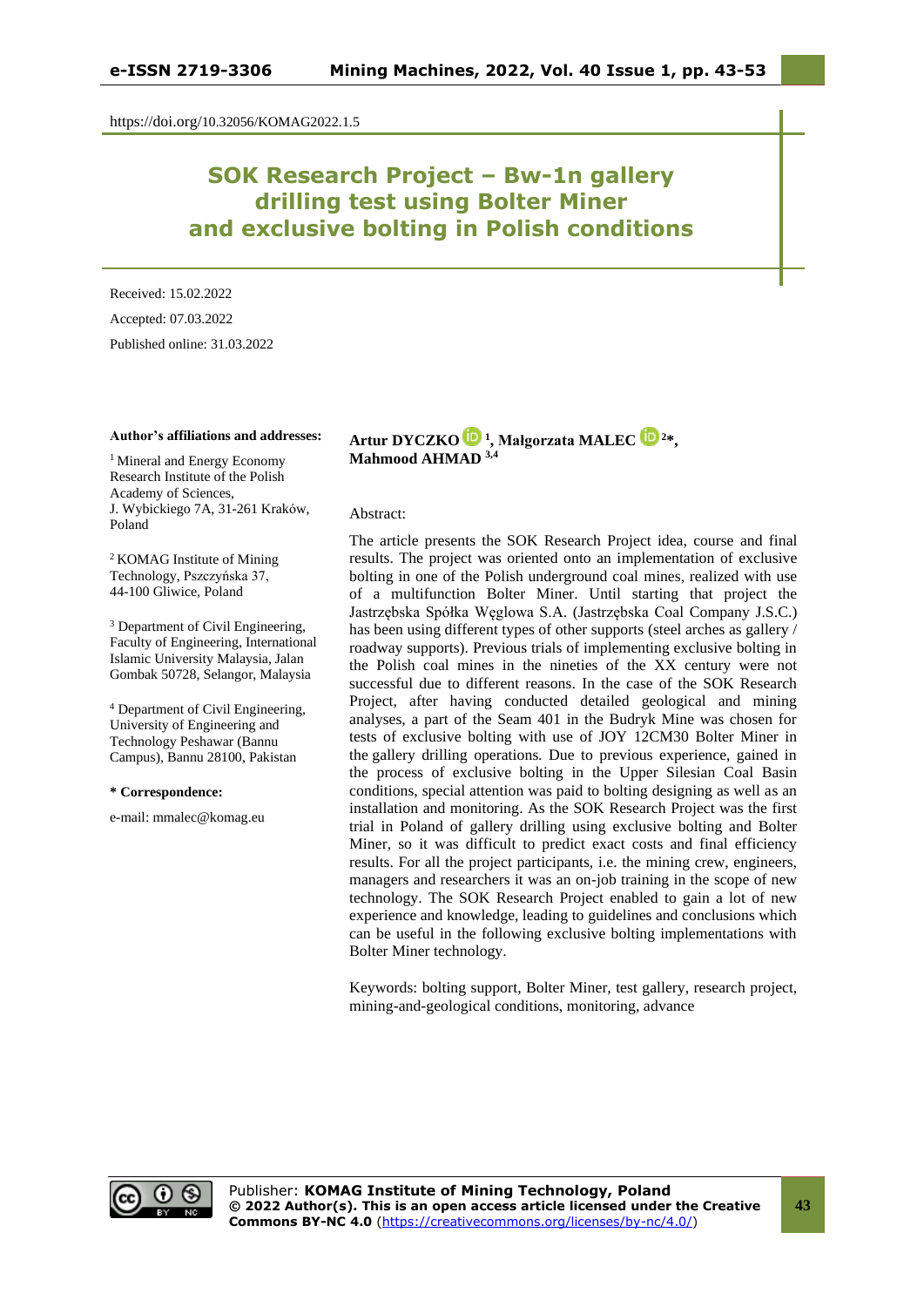### **1. Introduction - project assumptions and scope**

The SOK Research Project, realized by the Jastrzębska Spółka Węglowa S.A. (Jastrzębska Coal Company), over the years 2017-2020, was oriented onto an assessment of possibilities in the scope of adapting best available techniques and technologies, used in the world mining industry, to increase efficiency of a production cycle. It included a technical dialogue aimed at on identification of the best technical and technological solutions as regards mining operations, haulage of the run-of-mine as well as monitoring of the rock mass [1-8]. Such an approach to the research programme enabled to reach the project objective of implementing exclusive bolting successfully. After having analyzed different mining and geological conditions the Bw-1n test gallery at the Budryk Mine was chosen for a realization of the SOK Research Project. The project itself, but in particular its results, achieved in difficult mining, geological and organizational conditions, turned out to be a technological breakthrough in the Polish mining industry. The research work within the project concentrated on implementing exclusive bolting in galleries of the Jastrzębska Spółka Węglowa S.A. and on an analysis of a full spectrum of possibilities enabling an application of this technology in the process of gallery drilling and also an extraction of residual parts of deposits. A detailed description of miningand-geological conditions in the area of the gallery under development included roof, floor and hydrogeological conditions, tectonic faults and natural hazards. Special attention was paid to an installation of the bolting system and its monitoring. It should be highlighted that an implementation of exclusive bolting, realized with use of the Bolter Miner, was a real challenge for all the research project participants, representing leading suppliers of the state-of-the-art technological systems for the mining industry, researchers from the national and international scientific institutes and managers from the leading companies producing minerals in Poland. The project assumptions were based on knowledge and innovations and the final successful results confirmed the JSW'S policy based on a collaboration between science and industry.

After having transported the JOY 12CM30 machine components to the pre-prepared assembly chamber, on  $10<sup>th</sup>$  October 2019 a realization of the SOK Research Project - Exclusive Bolting started.

The project was conducted in the Bw-1n test gallery, situated in the Seam 401 of the Budryk Mine, at the depth of about 900 metres. It showed that the technology of developing galleries in exclusive bolting systems was safe and that the working was stable. The operations, executed by the teams of miners, were less arduous than in the case of traditional support. The date: 9<sup>th</sup> November 2020 was the last day of the project duration, so the research project lasted 13 months, during which 1168 metres of the Bw-1n test gallery were drilled [9-12]. The fourth month of the project was particularly difficult due to the problems with an execution of Bend No. 1, changing the direction of drilling the working from the north-eastern to the eastern one. Between the fifth and ninth months of the project realization a straight section of the length of about 800 metres was developed. It should be mentioned that geological conditions deteriorated then. An increase of separations was observed in two measurement points, so a decision about changing the bolting network was taken. In the area of Bend No. 2 the roof conditions deteriorated significantly. Apart from that a local increase of rock layers inclination happened, so it was indispensable to change a location of the designed bend, changing the development direction from the eastern to south-eastern one. A stability of the Bw-1n test gallery was controlled by five stations of convergence monitoring and measurements stands of current control [13]. The conducted tests and monitoring of the rock confirmed a correctness and efficiency of applying exclusive bolting system. During the development period of nine months, the gallery was fully functional and stable. The problems connected with a dynamic increase of roof separations, detected during the sixth month, were solved quickly and efficiently. A change in the bolting network, which will be presented in detail in the following chapters of this article, enabled to continue mining operations without any negative impact on the personnel's safety level.

Down-times and failures, experienced in the development process, were caused by fluctuations of water pressure in the fire-extinguishing pipeline and down-time in the mine central haulage system. Apart from the problems of technical-and-organizational nature, the COVID-19 pandemic had a significant negative impact on the project realization [14].



**44**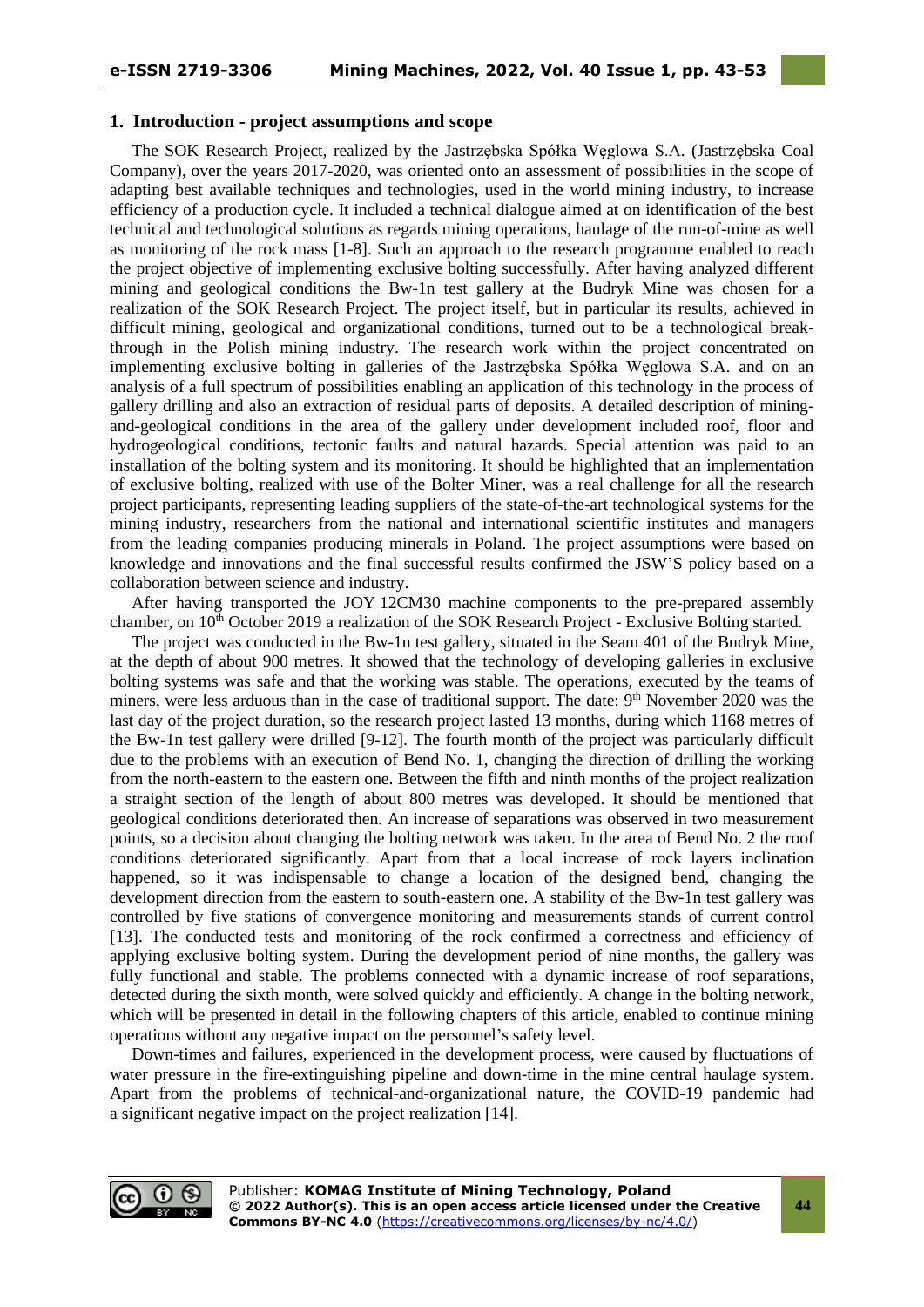In the sixth, seventh and ninth months of the project duration there were down-time periods connected with an introduction of the state of epidemic. In the result of such unexpected circumstances a decrease of daily advances was unavoidable and thus an increase in the project costs happened.

The research-and-development character of the project enabled to conduct series of analyses, an elaboration of best practices and to gain operational experience in the scope of optimum lay-out of machines and devices, designing exclusive bolting system and its installation in deep gassy mines as well as a selection of exploitational materials and monitoring of galleries developed with use of exclusive bolting [15].

# **2. Materials and Methods**

# **Tasks of the SOK Research Project**

The SOK Research Project was started in 2017 by signing the following agreements and contracts:

- − 24th March 2017 Agreement with Joy Global (Poland),
- − 20<sup>th</sup> June 2017 Agreement with the Główny Instytut Górnictwa (Central Mining Institute),
- − 20th April 2018 Consortium Agreement signed by the JSW Innowacje, JSW S.A., GIG, JOY Global.

A project organizational structure contained the Project Team and the Steering Committee.

Fig. 1 shows the companies taking part in the implementation project of exclusive bolting system and their collaborative links.



**Fig. 1.** Companies involved in a realization of the SOK Research Project [1]

The tasks were divided in the following manner:

- − JSW Innowacje S.A. project coordination, realization of scientific-and-research work, organization of the Bolter Miner delivery and other indispensable face equipment as well as organization of materials and measuring instruments deliveries,
- − JSW S.A. (Board Office) project supervision,
- − PBSz S.A. development operations,
- − Hargreaves Mining personnel/machinery operators' training,
- − JOY Global Bolter Miner manufacturer and BM technical service,
- − SIGMA S.A. auxiliary equipment (belt conveyors etc.) manufacturer,

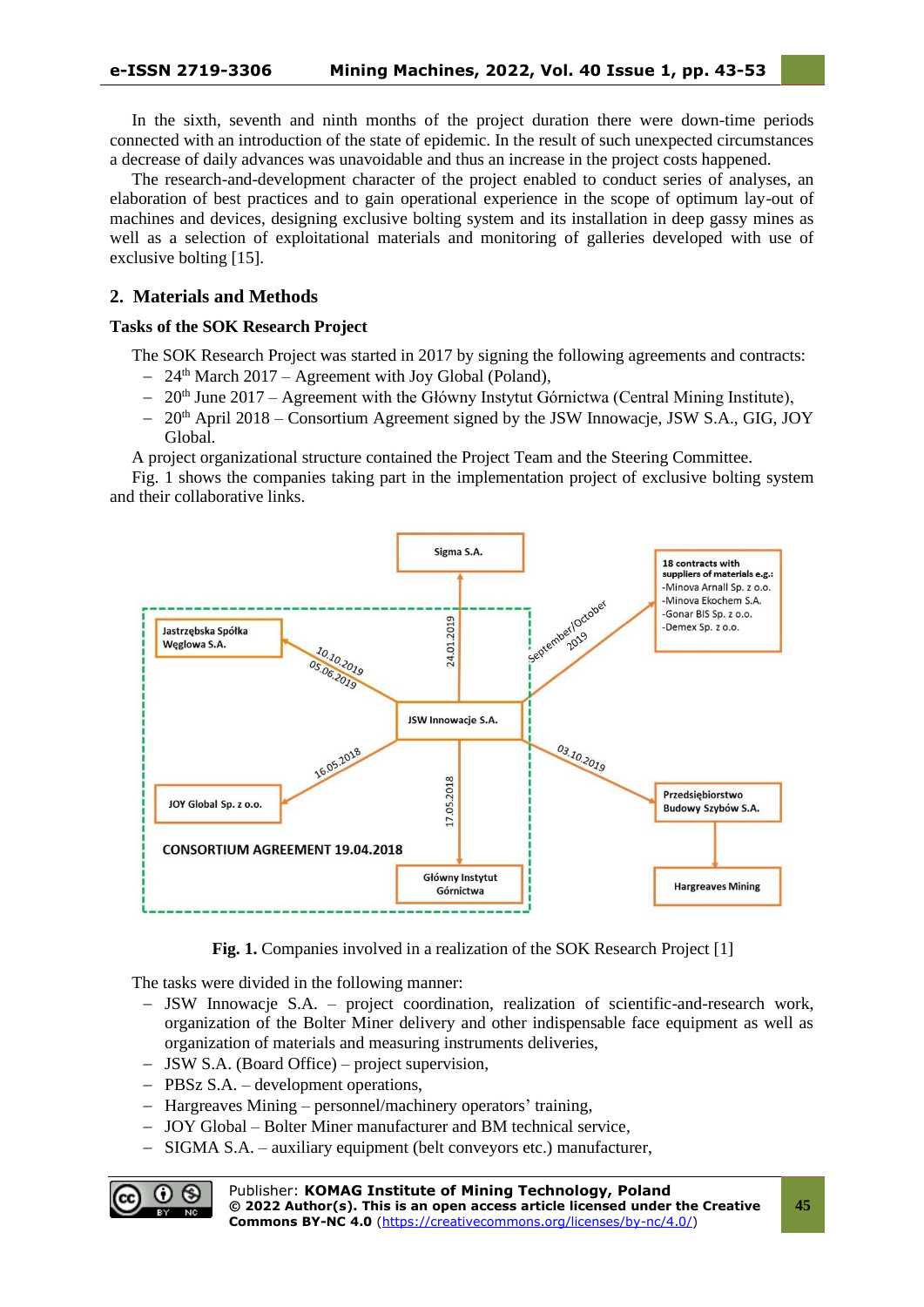− Główny Instytut Górnictwa – expert services and bolting research and designing.

## **Stages of the SOK Research Project**

The SOK Research Project was divided into seven stages, including two stages of an assembly and disassembly of the test rig and five stages of the gallery development, in which three stages concerned a development of straight sections and two stages – a development of bends. The project research programme of developing the Bw-1n test gallery in exclusive bolting contained the following tasks:

- Task 1: A construction of a test rig in the underground environment and operational conditions, including an assembly of the Joy 12M30 Bolter Miner, face devices and equipment for haulage of the run-of-mine together with an elaboration of reports.
- Task 2: Development tests at the test rig in the underground environment and operational conditions during a development of the Bw-1n test gallery to Bend No. 1 together with a preparation of the report.
- Task 3: A development of the Bend No. 1 together with driving 70 metres of the Bw-1n test gallery for an installation of the run-of-mine haulage devices according to the technical documentation of the SIGMA S.A., an installation of the run-of-mine haulage devices and a preparation of the report.
- Task 4: A realization of planned tests at the test rig in the underground environment and conditions, taking into consideration the conclusions drawn from a development of the second segment of the Bw-1n test gallery and a preparation of the report.
- Task 5: A specification of possibilities of the SOK technology at developing the Bend No. 2 together with a development of 70 metres of the Bw-1n test gallery for an installation of the run-of-mine haulage devices according to the SIGMA S.A. documentation, an installation of the run-of-mine haulage devices and a preparation of the report.
- Task 6: Development tests conducted at the test rig in the underground environment and underground conditions enabling to demonstrate the technology at driving the third segment of the Bw-1n test gallery and a preparation of the report.
- Task 7: An analysis of the current state of the SOK technology and an elaboration of methodology for a liquidation of the test rig in the underground environment and conditions, including a disassembly of the JOY12 CM30 machine, of the face devices and of the SIGMA S.A. run-of-mine haulage devices together with a preparation of the final report on the SOK Research Project.

The research-and-development project started with a selection of the most convenient venue for an assembly of the JOY12CM30 machine. The machine was assembled in the assembly chamber, prepared earlier in the Seam 401 of the Budryk Mine. An operational conformity of all the machine subassemblies was checked [16-17]. A development of the Bw-1n test gallery in the Seam 401 of the Budryk Mine was started in the second month of the project duration. The section of only 65.8 metres of the working was developed due to down-times caused by mechanical failures of the machine and belt conveyors as well as technological reasons such as a construction of a periodical control station.

The third month of the project realization ended at 200 rm of the Bw-1n gallery. It should be highlighted that development operations were sped up significantly and the number of down-time breaks was reduced. An advance of operations in the third month of the project "SOK Research Project" is shown in Fig. 2.

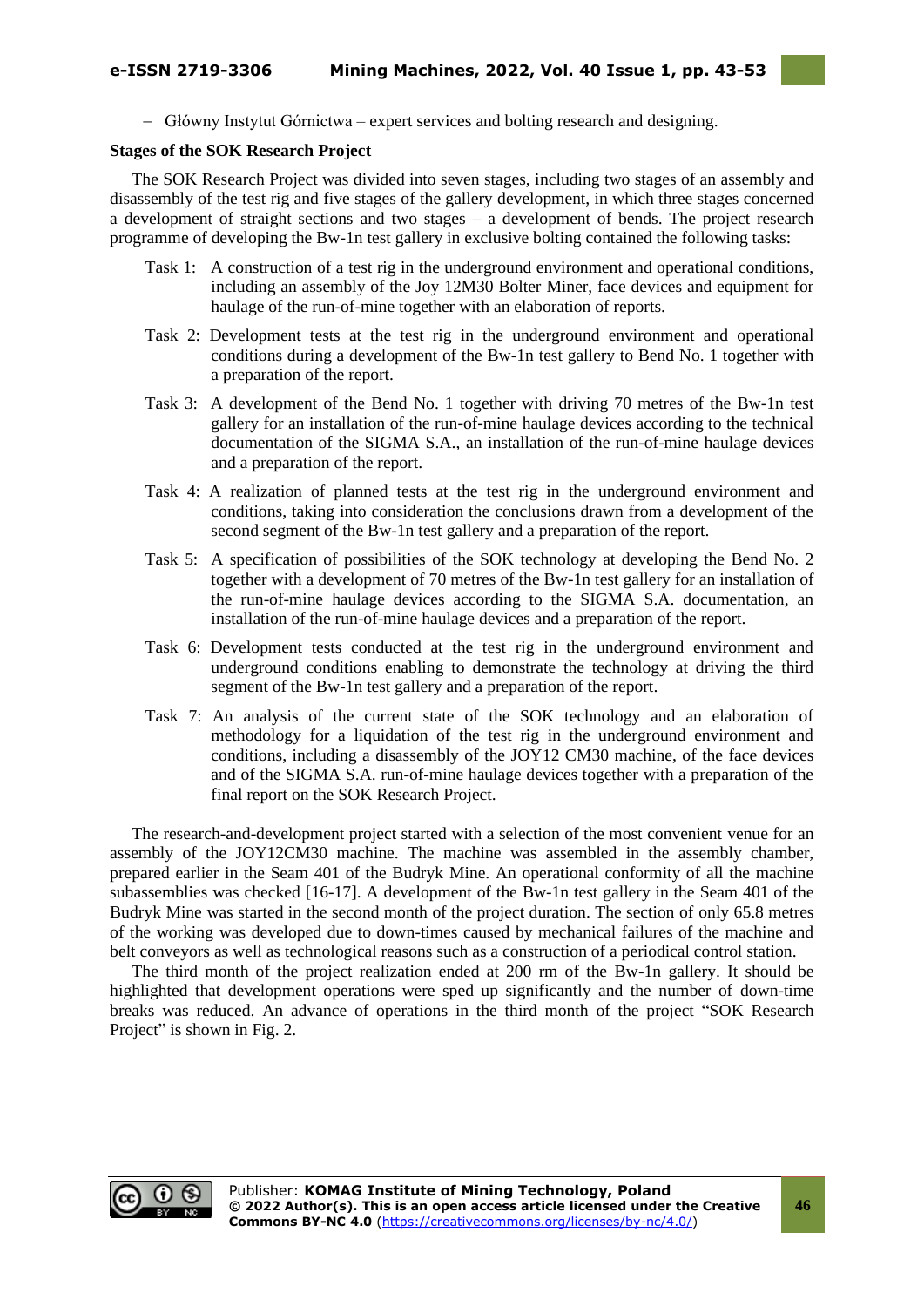

An execution of the bend was planned for the fourth month of the project realization. It required an increased amount of labour, especially for a reconstruction of the technical infrastructure and an installation of a bigger number of bolts, including rope bolts.



Publisher: **KOMAG Institute of Mining Technology, Poland © 2022 Author(s). This is an open access article licensed under the Creative Commons BY-NC 4.0** [\(https://creativecommons.org/licenses/by-nc/4.0/\)](https://creativecommons.org/licenses/by-nc/4.0/)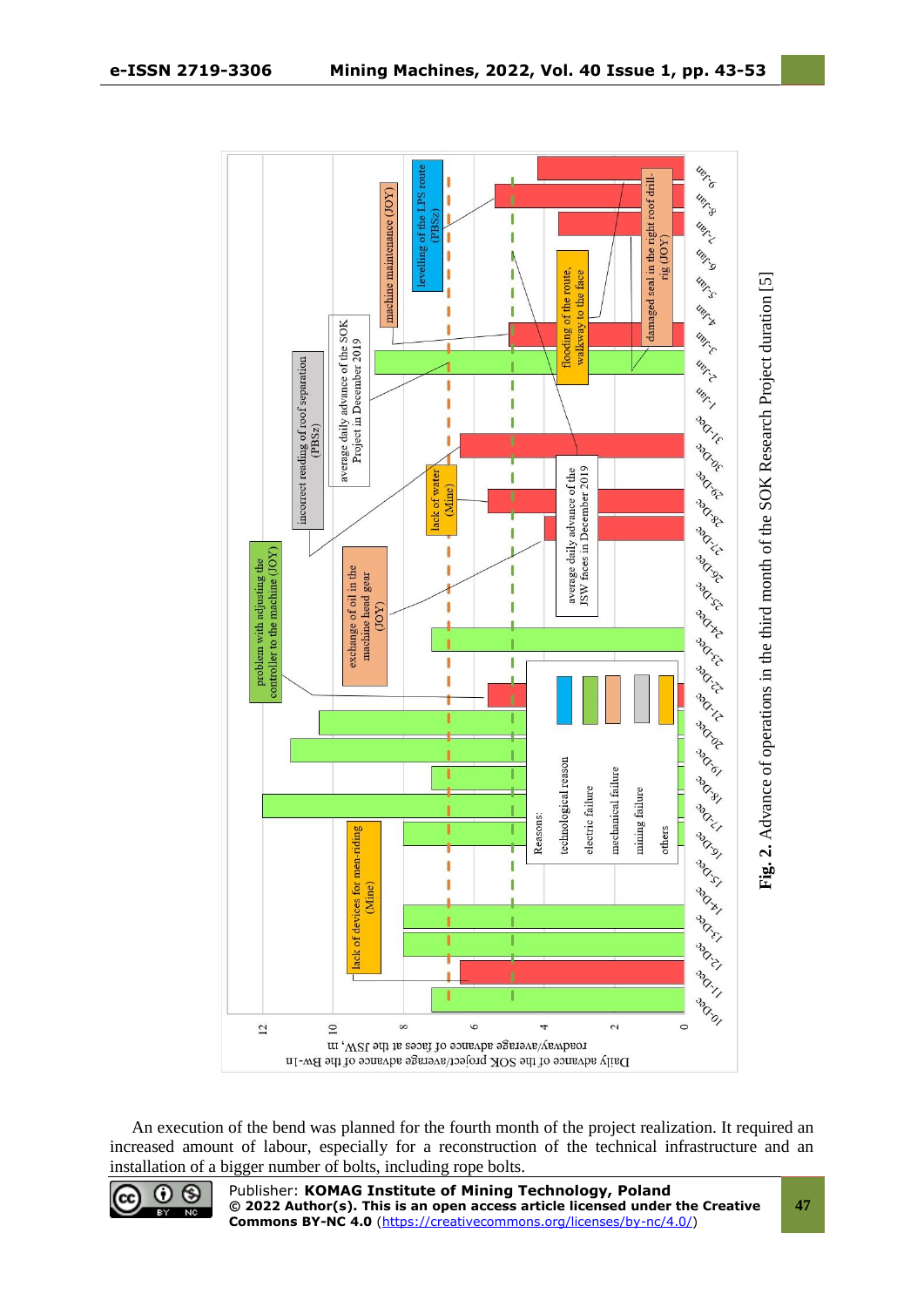The fourth month was ended at 255.2 rm of the Bw-1n test gallery. The machine was withdrawn and an installation of chock supports was started to develop the bend at 210 rm. The working of 6.8 m x 4.2 m was developed until  $5<sup>th</sup>$  February and then the basic dimensions 5.6 m x 4.2 m were continued, which enabled to increase the daily advance.

The daily advance of the working in the project fourth month is presented in Fig.3.





Publisher: **KOMAG Institute of Mining Technology, Poland © 2022 Author(s). This is an open access article licensed under the Creative Commons BY-NC 4.0** [\(https://creativecommons.org/licenses/by-nc/4.0/\)](https://creativecommons.org/licenses/by-nc/4.0/)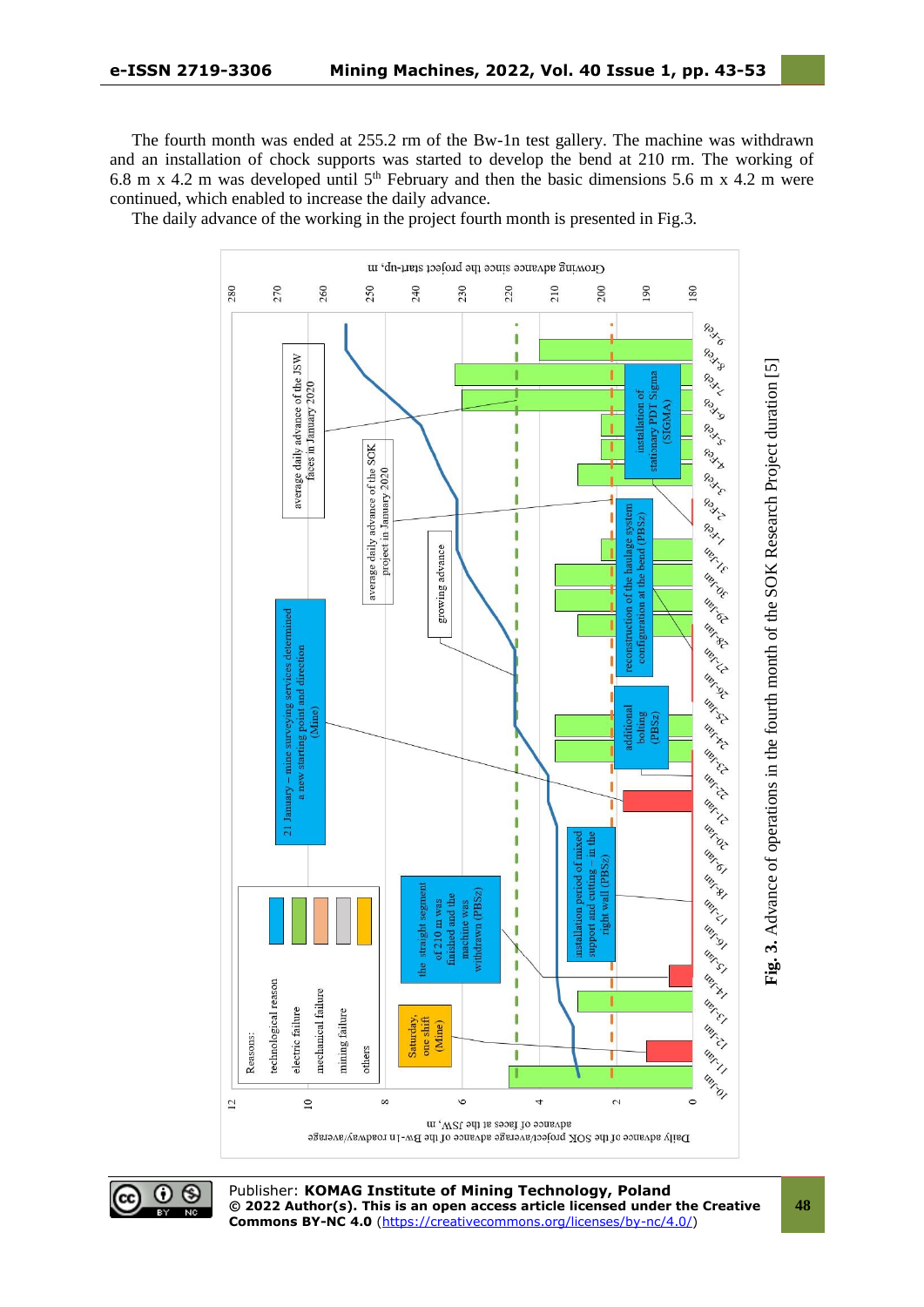The fifth project month ended at 392 rm and the sixth project month - at 556.4 rm of the Bw-1n test gallery. Since 23rd March 2020 an organization of work has been changed due to an introduction of the COVID-19 epidemic state in Poland. The worktime was reduced to 3 working shifts every 24 hours, lasting 6 hours each. Then the daily advances dropped below the average.

Down-time was caused by failures of the main haulage system, a failure of the machine roof drillrig, of its cutting head, a failure of the water flow in the machine and also lack of water and pressure jumps in the fire pipeline.

The seventh month of the project duration enabled to reach 689.2 rm of the Bw-1n test gallery. When the COVID-19 restrictions were annulled and four-shift system was returned a daily advance increased. The down-time was mainly caused by mechanical failures, an extension of the run-of-mine haulage route and the machine sinking in weak floor rocks.

The eighth month of the project duration ended at 903.2 rm of the Bw-1n test gallery. The average daily advance reached 9.70 metres, whereas in the case of other faces developed with use of conventional technology - 5.14 metres. It is worth highlighting that the concentrated bolting network was installed. It should be borne in mind that when better roof conditions occur, the daily advance can be even greater. The down-time was caused by failures of the main haulage system, of the SIGMA conveyor, a voltage decay in the grid, exceeded methane concentrations as well as lack of water in the fire pipeline.

The ninth month enabled to reach 1015.4 rm of the Bw-1n test gallery. The advance was extremely limited because of severe restrictions in the Upper Silesian Region due to a big number of the COVID-19 cases. The development operations were conducted during single shifts in June. However, at the beginning of July normal operation of the Budryk Mine started. The daily advance in June was 6.22 metres. Some mechanical failures were recorded but they were rare. Initially, it was planned to make the second bend, but due to delays it turned out impossible.

The tenth month of the SOK Research Project realization ended at 1059.4 rm of the Bw-1n test gallery. The advance was reduced due to a sudden change of mining-and-geological conditions, mainly due to an increase of the Seam 401 inclination angle to about 15<sup>o</sup> which made a continuation of the development operations practically impossible, so the machine was withdrawn and installed in the new location of the bend. An average daily advance in July was only 3.49 metres. An average daily advance in the project accounting period was 2.01 metres [18-19].

In Fig. 4. A growing advance rate of the Bw-1n test gallery development, over the period of 10 months of the SOK Exclusive Bolting, is presented.

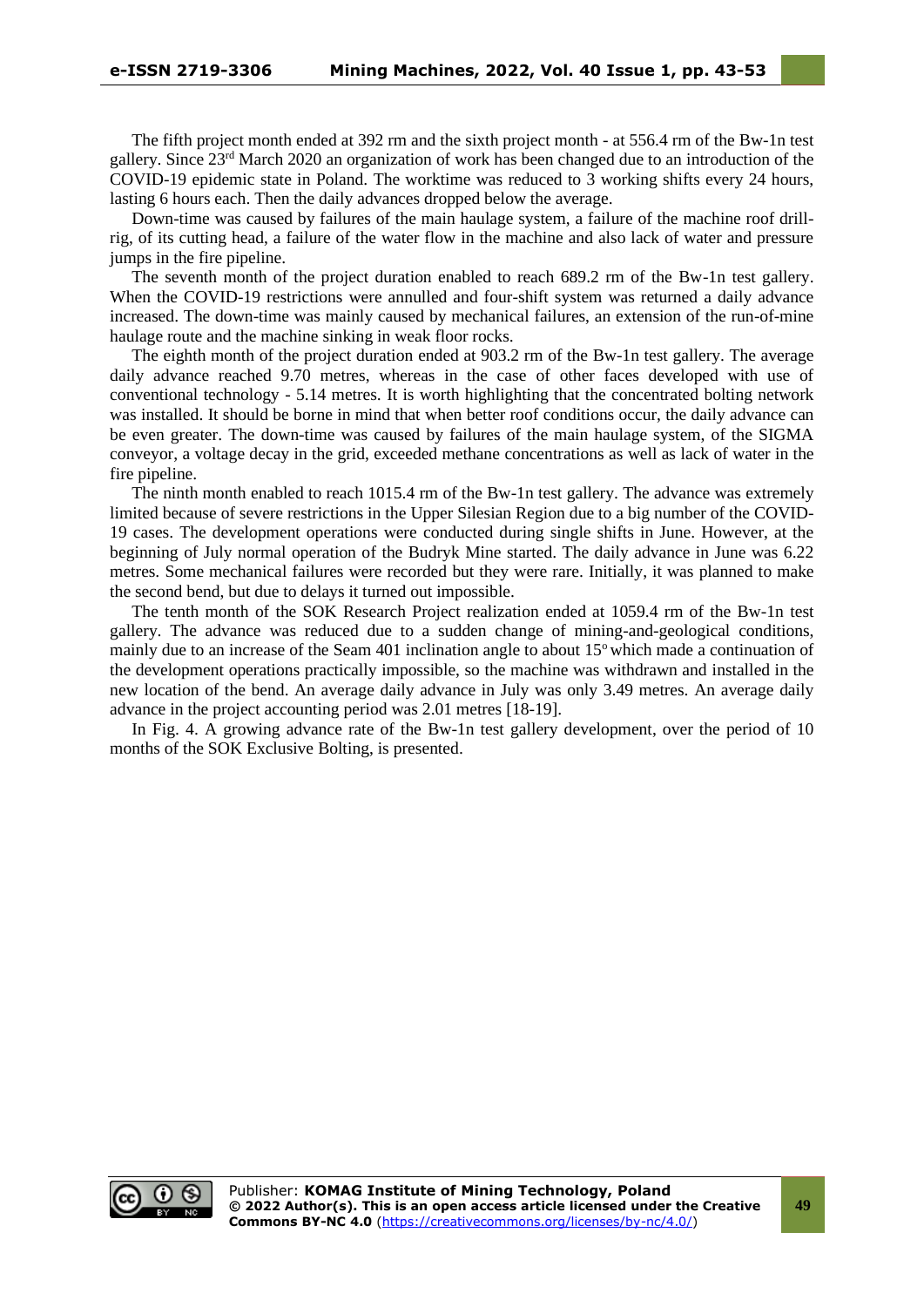

**Fig. 4.** Cumulative advance of the Bw-1n test gallery development over the period of ten months [5]

# **3. Assessments, comments, conclusions and recommendations**

Having analyzed a series of machines of Bolter Miner type available on the market, including possibilities of their use in the mining-and-geological conditions of the JSW S.A. mines, the Bolter Miner of JOY12CM30 was chosen.

Its cutting weight was from 2.2 to 4.9 m, cutting width – from 4.6 to 5.4 m and its weight – 85000 kg. The minimal roof opening before the web was 2.0 (1.0) m.

Fig. 5 presents a view of the JOY12CM30 Bolter Miner implemented in the Budryk Mine.



**Fig. 5.** A view of the JOY12CM30 Bolter Miner [16]

In the initial version 6 bolts in the roof and in the walls were accepted. In the case of the project basic variant of 14 bolts, the achieved advance varied from 15 to 30 rm (Fig. 6).

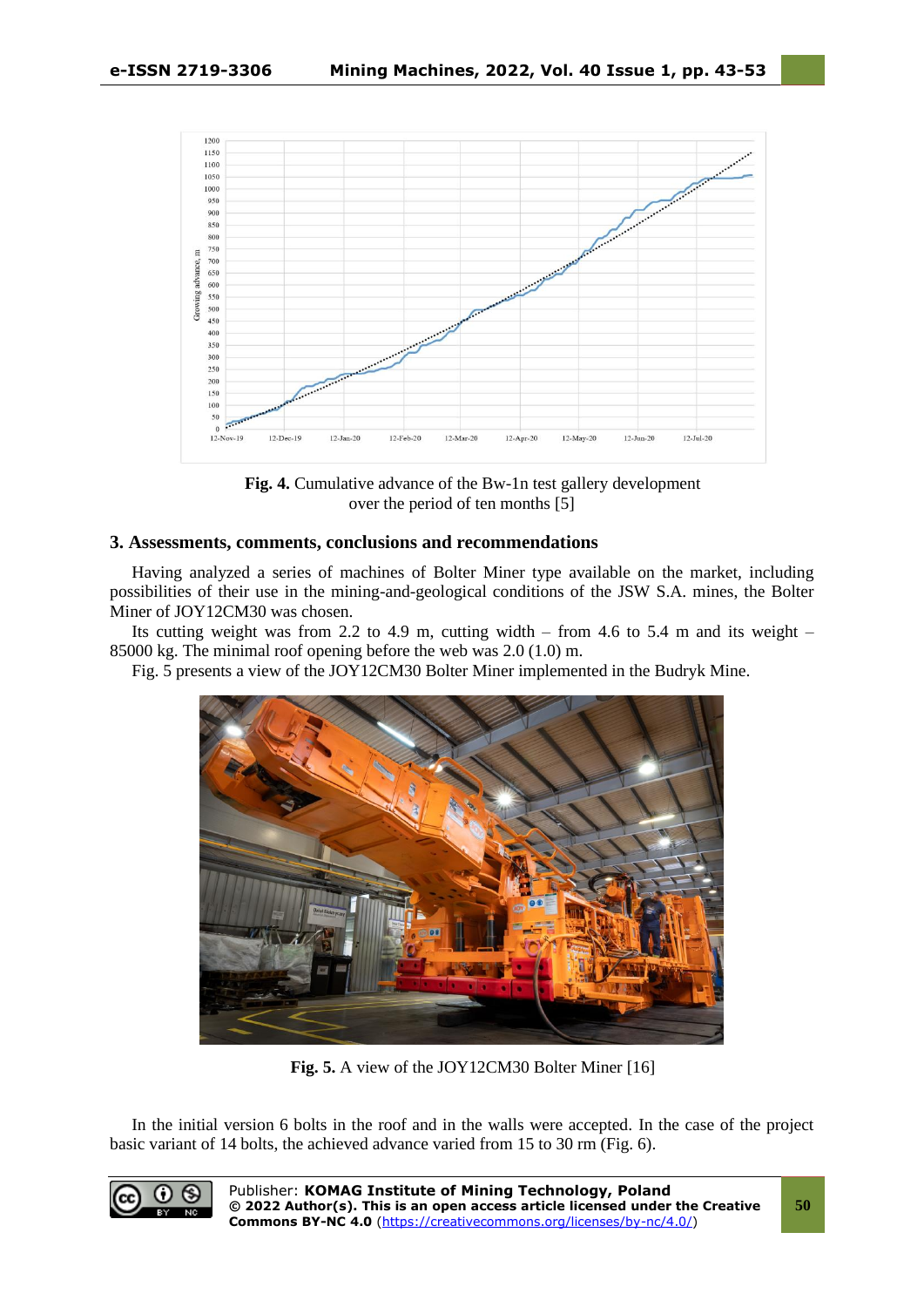

**Fig. 6.** Relationship between advance and bolting variant

The analysis concerned the cutting and bolting cycle in relation to the number of bolts and their spacing. A conservative approach was assumed as regards time consumption – on the level of 50%. From Fig. 7 it can be seen that in the case of increased number of bolts the SOK Research Project is efficient economically.



**Fig. 7.** Economic efficiency of the SOK Research Project

Even if the number of bolts is increased to 10 in the roof and 8 in the walls and the spacing is reduced to 0.6 m the economic efficiency is still positive.

It is worth bearing in mind that advances possible to be achieved, with use of the Bolter Miner, are greater than an average advance achieved with a use of a road-header and chock supports (6.0 m/day) already at 20% of the BM system available time (Fig. 8).

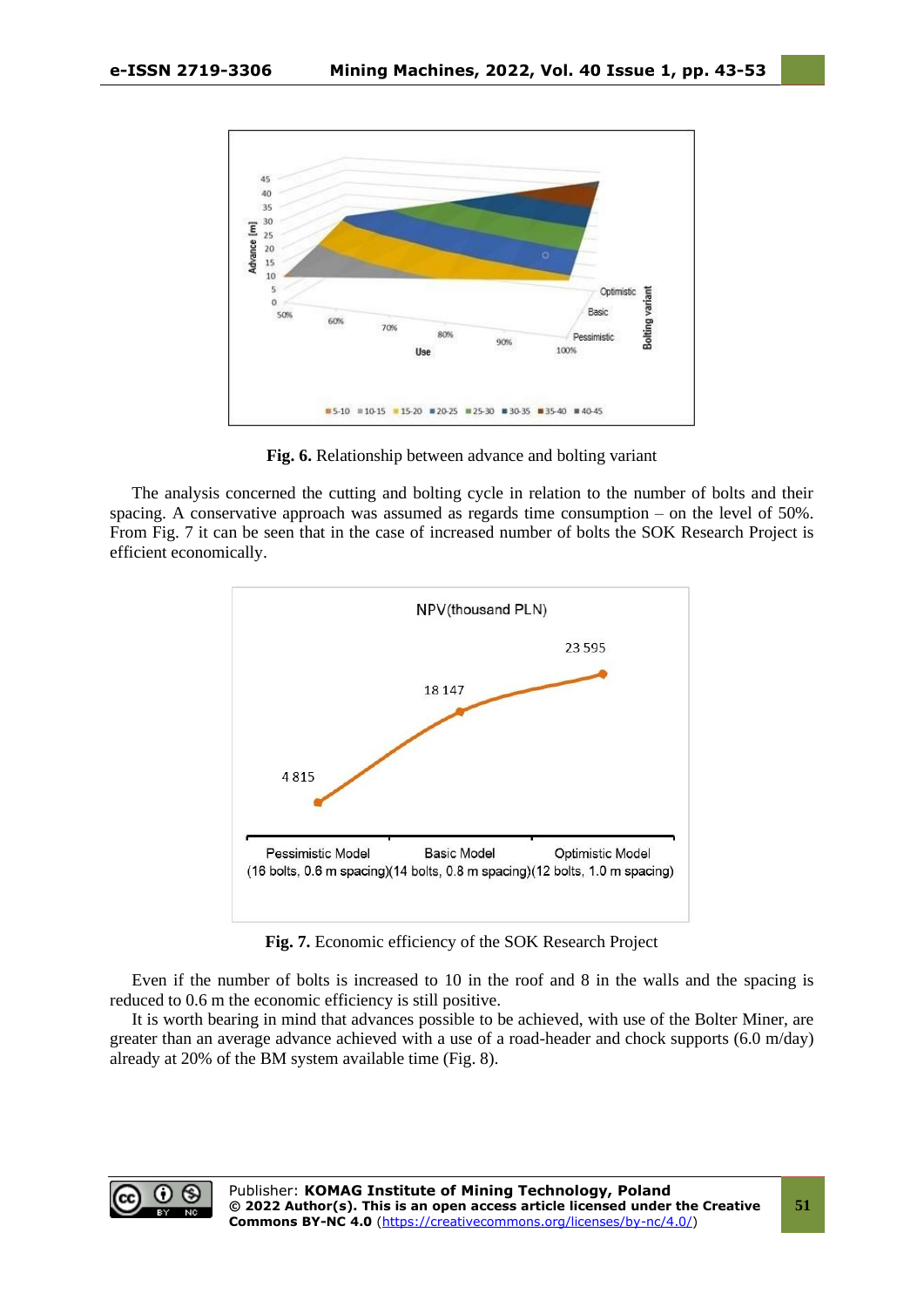



The SOK Research Project results confirmed a possibility of using exclusive bolting in the conditions of the test gallery developed with the Bolter Miner. Different, than initially forecasted, mining-and-geological conditions caused that it was indispensable to change the bolting system design project which had an impact on the number and length of the applied bolts and thus extended the time of bolting roof and walls in one working cycle. The mechanical strength of rocks was lower than that one predicted by geological-and-surveying staff of the Budryk Mine, so it was indispensable to change the bolting network.

A big disadvantage also concerned the Bolter Miner sinking in the floor. An occurrence of sphaerosiderite lenticles of the compressive strength reaching 85 MPa was a probable reason of a serious failure – a damage to the cutting head. The run-of-mine transport system, consisting of stationary belt conveyors (Bogda), belt conveyors (Boa) and Sigma belt feeder suspended to the machine, was unreliable operationally.

According to the operational manual, the 12CM30 machine is designed for cutting rock of the Rc which does not exceed 60 MPa [16]. An essential technical element of the system includes a subsystem for a transportation of personnel and materials to the face. It should also be mentioned that a peripheral location of the Bw-1n test gallery caused decays in electric energy supplies and pressure drops of technological water which caused breaks in cutting and/or bolting operations. Another crucial factor, having a direct impact on development results, included personnel's work time. In the case under consideration it was about 5 hours in the 4-shift system, whereas in Australia it varies from 10 to 12 hours, in China and Russia – 8 hours.

In the result of the SOK Research Project realization repeatable failures of the power hydraulic system were experienced e.g. damage to hydraulic hoses during drilling-and-bolting operations. There were leakages of oil due to damage of seals. In the water system mechanical failures of flowmeters occurred.

However, the final conclusions, which can be drawn on the basis of the SOK Research Project analysis, authorize to state that an application of the gallery development with use of the Bolter Miner, enabling an installation of exclusive bolting, gave positive results. This technology has a big potential in terms of efficiency improvement as well as in terms of development advance in relation to the results achieved in the Bw-1n test gallery, developed in the Seam 401 of the Budryk Mine.



**52**